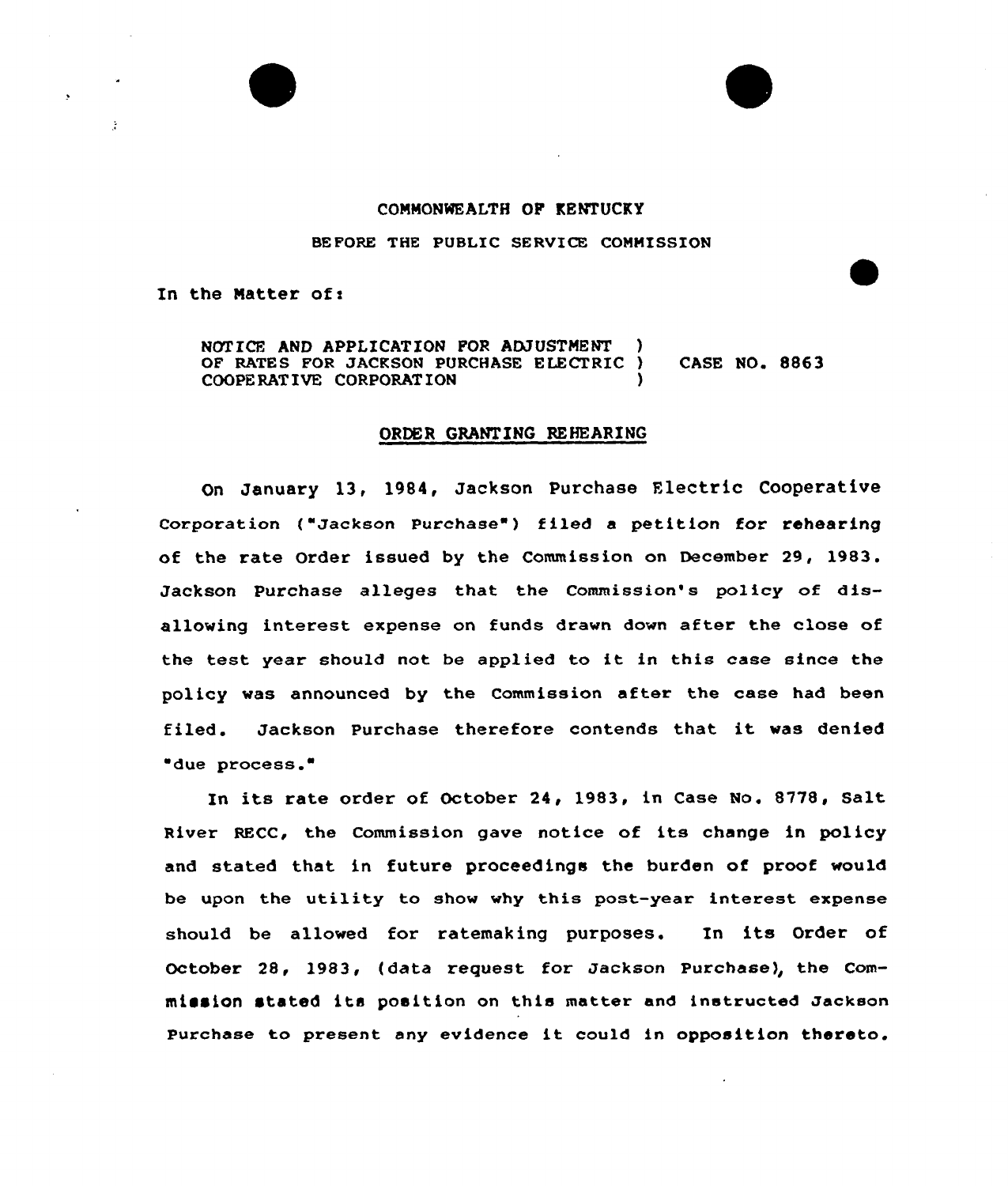Jackson Purchase did so in its data response of November 14, 1983, and presented additional testimony on the subject at the hearing before the Commission on December 8, 1983. Accordingly, the Commission is of the opinion that Jackson Purchase has been accorded full due process on this issue. However, to insure that the utility has been allowed to fully present its position, the Commission will grant a limited rehearing on this issue. Since there are no evidentiary facts in dispute, another evidentiary hearing will not be necessary.<sup>1</sup> Accordingly, the Commission will allow Jackson Purchase 15 days from the date of this Order to file <sup>a</sup> memorandum setting forth its position as to why the commission's policy on post-test year interest is incorrect as <sup>a</sup> matter of law and policy. The Attorney General, the intervenor in this case, will then have 15 days to file any response to Jackson Purchase's memorandum.

IT IS THEREFQRE oRDERED that Jackson Purchase Electric cooperative Corporation's petition for rehearing be, and it hereby is, granted.

IT IS FURTHER ORDERED that Jackson Purchase shall have 15 days from the date of this Order to file <sup>a</sup> memorandum of lav in this matter. The Attorney General will then have 15 days to file any response.

<sup>1</sup>United States v. Storer Broadcasting Co., 351 U.S. 192, 202-205 (1956); Citizens for Allegan County, Inc. v. Federal Power Commission, 414 F.2d 1125 (D.C. Cir. 1969).